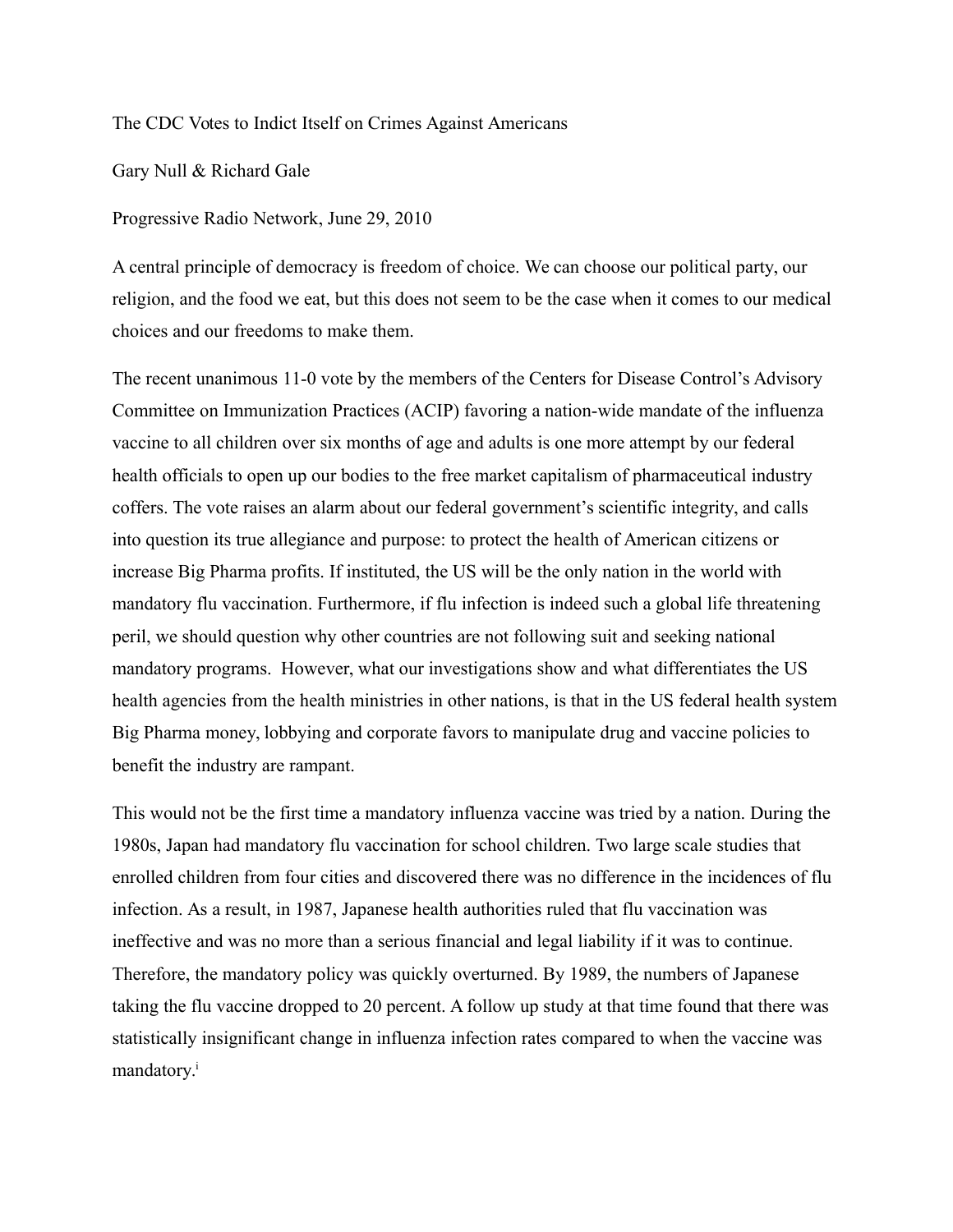Now we are hearing that for the forthcoming 2010-2011 flu season, the H1N1 flu strain will be included in the seasonal flu vaccine. This will be a quadravalent, three predicted flu strains plus H1N1. As of this month, the World Health Organization (WHO) continues to evaluate the H1NI virus at a 5 level pandemic and issues warnings to deaf ears now that people realize the WHO's word is disreputable. Nevertheless, we should still brace ourselves for another year of old yarn, fear-mongering, media spin and more voodoo science.

A brief overview of the past H1N1 pandemic boondoggle will help us to understand the addiction of denial permeating the ranks of the advisory committee. It presents a picture of a delusional bubble, unrelated to medical facts, that the CDC has found comfort to float within. The simple fact remains that the CDC is disconnected from anything that legitimate science thereby making their recent decision ludicrous and criminally irresponsible.

The CDC's predictions of particular strains during past flu seasons has never been shown to be especially accurate. In fact, often it has been extraordinarily dismal. The previous swine flu prediction in 1976 resulted in only one swine flu death but hundreds of people suffering permanent disabilities, including death, from the vaccine. For the 1992-1993 flu season, the prediction made for the virus used in the vaccine was off by 84 percent. For the 1994-1995 season, it was off by 43 percent for the primary strain targeted and off 87 percent and 76 percent for the other two strains. The Laboratory Center for Disease Control's study comparing vaccine strains with the strains appearing during the 1997-1998 season found the match off by 84 percent. One would achieve a greater accuracy rate by simply flipping a coin.

An article published in the prestigious *British Medical Journal* in 2005, "Are US Flu Death Figures More PR Than Science" is apropos for addressing the wildly inflated figures by the WHO and CDC to present their case for mass vaccination measures. The article begins, "US data on influenza deaths are a mess." The study reviews the CDC's own statistical data and finds numerous inconsistencies and incompatibilities between "official estimates and national vital statistics data." Although the government's predictions never came close to the "dire outcomes" stated by our health officials, the CDC's own communication strategy was marked by high levels of fear.<sup>ii</sup>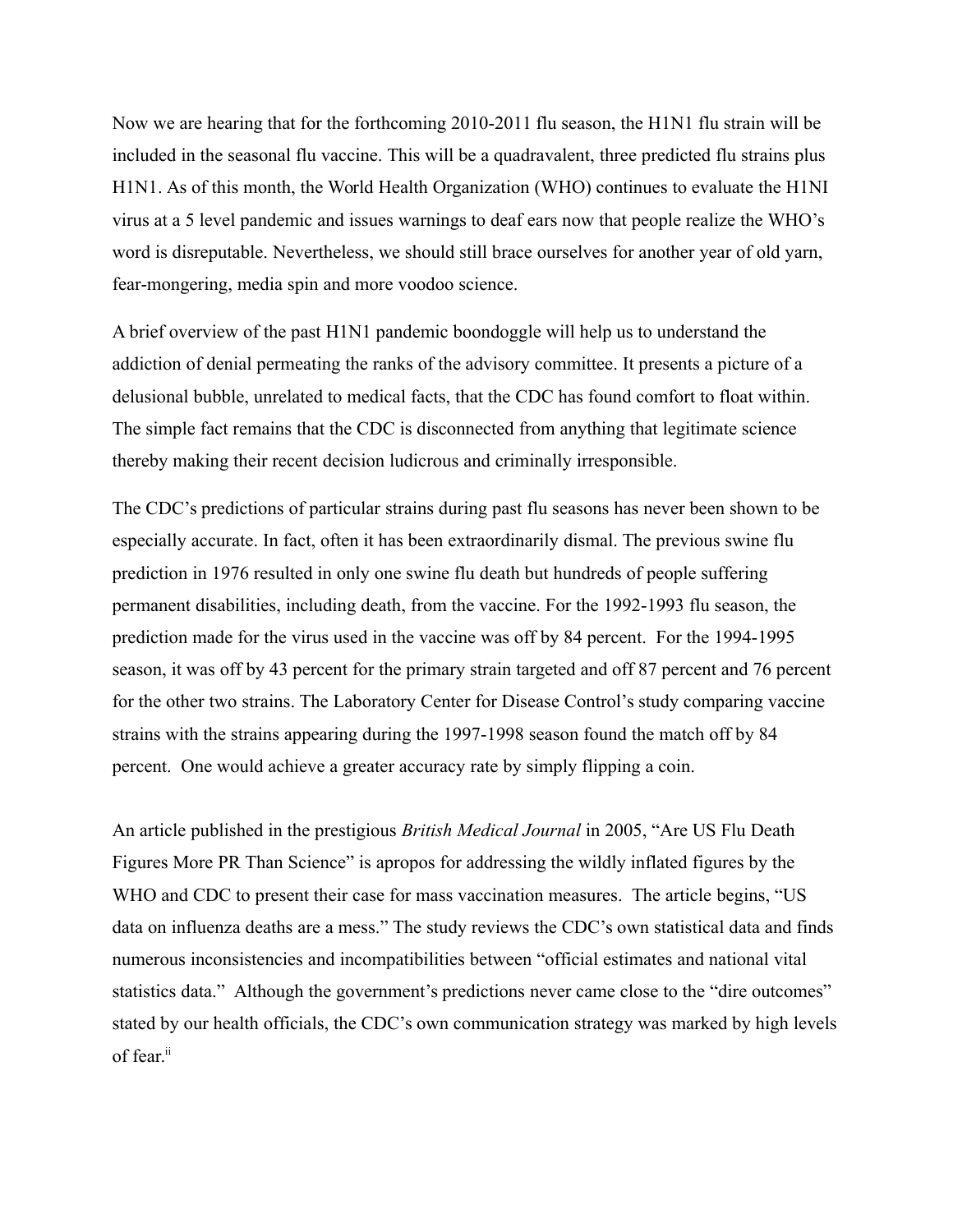The US government's assessment of the past H1N1 scare is another example of flawed science and incompetence. In last August's issue of *USA Today*, the White House's Council of Advisors on Science and Technology, which receives its recommendations from the CDC, warned us that the H1N1 would kill between 30-90,000 American citizens. At the same time, the CDC was predicting 2 million people would be infected and as high as 40 percent of the entire population exposed. The WHO, which sleeps in the same bed with the CDC in their shared complexes in Atlanta, was screaming figures of 7.5 million deaths worldwide. Consequently, the FDA fasttracked swine flu vaccines manufactured by 5 different drug makers, none which met a reliable standards of proper clinical testing and data to determine their efficacy and safety. And pregnant women, young children and the elderly were primary targets—those also most susceptible to serious vaccine adverse reactions. Over \$1.6 billion tax dollars went to Big Pharma on orders of 229 million doses, of which only 90 million were actually administered and the remaining 71 million left to decompose on shelves or dump off on poorer nations out of the graciousness of the American philanthropic spirit.

However, as we witnessed in 2009 and the early months of 2010, people woke up to the false alarm of a swine flu pandemic. Often intuition is better suited to sniff out a hoax and scandal than the pseudo-science our federal health officials give obeisance to behind closed door conference rooms. And in the case of the so-called H1N1 pandemic, intuition proved correct. Our health agencies warnings and numbers propagandized over mainstream media simply did not add up and have been consistently found to be contrary to more medically reliable and unbiased facts generated by independent sources without ties to the private vaccine manufacturers.

Whenever the CDC, the FDA and the US Department of Health and Human Services post figures, it is a prudent rule of thumb to be suspicious and investigate their accuracy. The fact of the matter is that the CDC is completely clueless about this past season's infectious rate and the number of deaths due to the H1N1 strain. Let us explain why.

Immediately following the WHO's decision in May 2009 to cease laboratory testing of samples to determine the actual biological cause of infectious cases with influenza-like symptoms, the US followed suit. Therefore, no matter what they tell you, no matter what Dr. Gupta and other tools of the media and establishment have to say, no proper testing was performed. Only PCR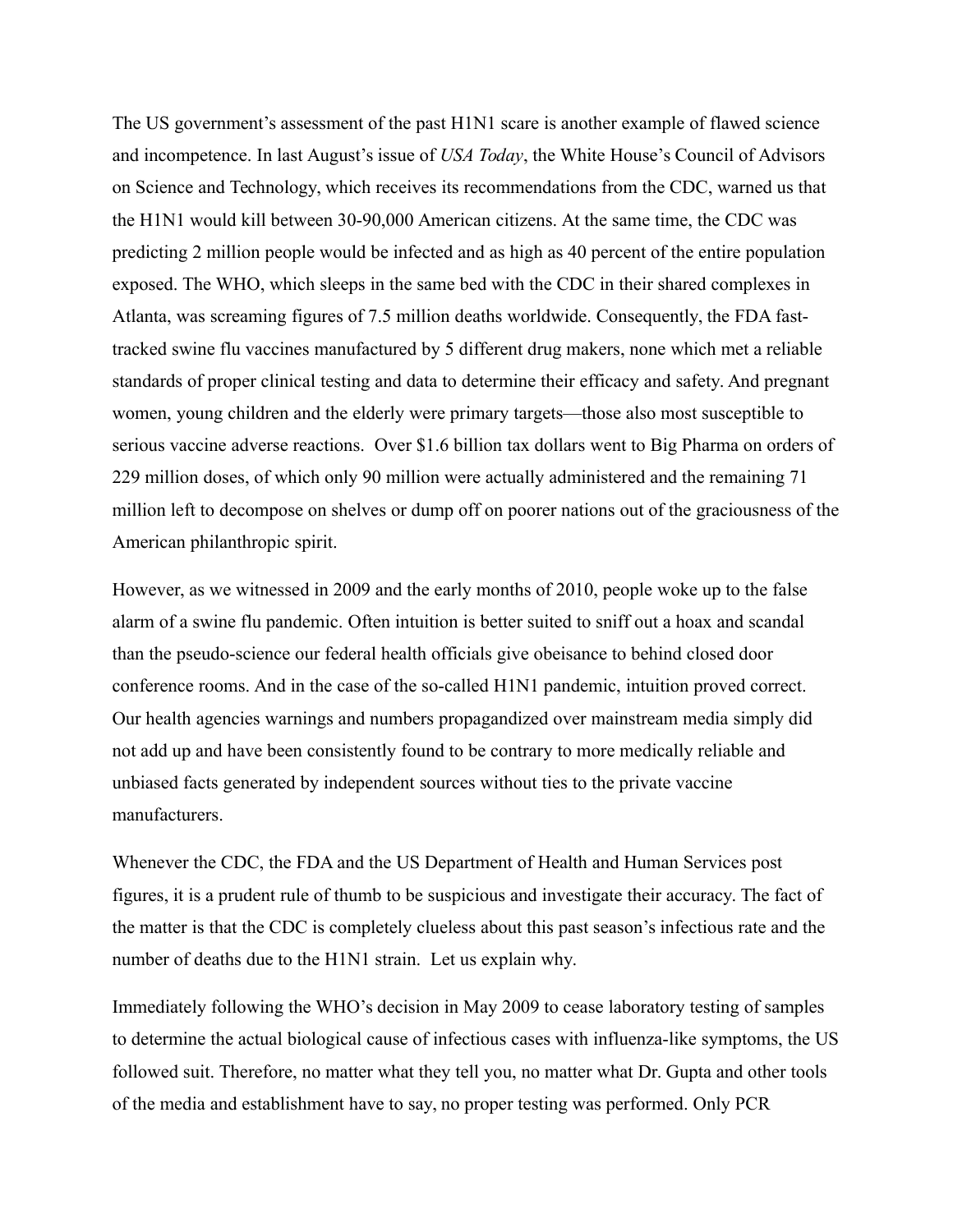technology can determine the actual subset of a Type A flu strain, such as H1N1. But PCR diagnosis was not routinely performed in order to monitor and track rates and spread of infection. By its own admission, a CDC report found that rapid influenza kits used in hospitals and clinics were wrong as much as nine out of ten times, and on average between 40-69 percent. The CDC determined that the instant tests are "not highly worthwhile for diagnosing H1N1 infections."

So why would any organization responsible for the tracking of an infectious disease believed to be a global health threat, potentially threatening the lives of millions of people, make such a decision to not carefully monitor flu infections is beyond comprehension, unless it knowingly determined, with malice of forethought, that the H1N1 strain was mild and not a national danger. And many independent experts in infectious diseases had been stating this throughout the season but our health agencies preferred to ignore their warnings.

Yet it is the reported death rates due to H1N1 infection that seriously call the CDC's integrity into question. According to the CDC reports, anywhere between 8,870 and 18,300 Americans died from swine flu. For the sake of simplicity, the health feds conveniently circulate the figure of 12,000 deaths.

Projections in the UK were equally off the mark. The British Ministry of Health was expecting 65,000 deaths, but reported only 500 towards the season's end. British citizens, however, were better informed of the scandalous hoax and of the 110 million vaccine doses purchased, under contracts amounting to over \$864 million to the drug makers (not including national preparatory measures bringing the total to over \$1 billion for a small population), only 6 million Brits, approximately 10 percent, were vaccinated.

What figures does the World Health Organization report for the number of worldwide swine flu deaths? 18,036. That is correct, not millions. That is only 5 percent of the global figure for deaths associated with the regular seasonal flu. I don't need an advanced degree to notice a grave discrepancy here, unless we are to believe that the H1N1 virus was on autopilot to target victims with American birth certificates or citizenship. But the reasons for the CDC's erroneous numbers are quite simple to undestand.

First, as mentioned, the CDC did not monitor the swine flu with any precision and accuracy. Simply, our officials don't have, and never had, the data to make any accurate determination.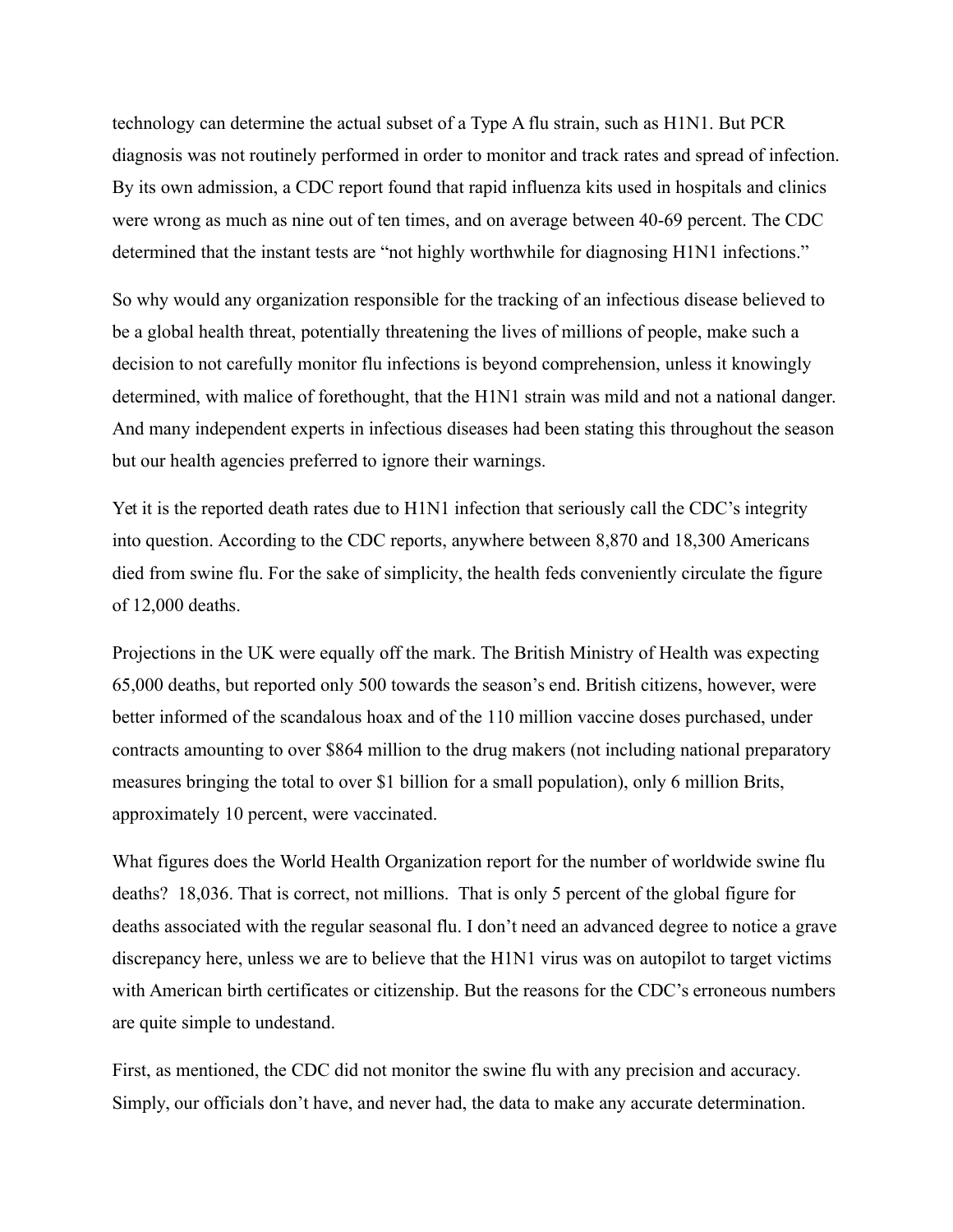Second, the CDC does not distinguish between deaths caused by an influenza virus and deaths due to pneumonia. The two are lumped together in their mortality statistics and pneumoniarelated deaths are reported as having an initial influenza cause. For example, if we take the combined figure of flu and pneumonia deaths for the flu period of 2001, and spin the figures, we are left believing that 62,034 people died from influenza. The actual figures are 61,777 died from pneumonia and only 257 from flu. Even more amazing, in those 257 cases, only 18 were scientifically identified as positive for the flu virus. These are the CDC's own figures. But does the New York Times, Boston Globe, Washington Post and all the others report this? No. Do any of the puppets that mumble on television, with access to official sources and data, actually do their homework? No. A separate study conducted by the National Center for Health Statistics for the flu periods between 1979 and 2002 reveals that the actual range of annual flu deaths were between 257 and 3006, for an average of 1,348 per year.<sup>iii</sup> This is a far cry from the 36,000 annual flu deaths still found on the CDC's website and vomited by the major media.

And here is the catch. If we apply the same criteria to determine the actual number of swine flu related deaths in 2009-2010, serious vaccine adverse effects, besides the hundreds of reported miscarriages, would far outweigh deaths and injury due to the virus.

Third, there are over 150 different viruses during any given flu season that can cause flu-like symptoms, such as adenovirus, parainfluenza, bocavirus, etc. Very few of these are ever tested for. For example, in Canada where actual infection rates are more carefully monitored, during the 2004-2005 flu season, the Canada Communicable Disease Report showed that of the 68,849 laboratory tests performed for influenza, only 14.9% tested positive for a flu virus. All the remaining 85.1% specimens were a result of other pathogens impervious to flu vaccines.<sup>iv</sup> For the following 2005-2006 season, Health Canada received 68,439 tests for influenza like infections. Of these, only 6,580, or 10.4% confirmed positive for influenza. The rest, 89.6%, were other pathogens.<sup>v</sup> No vaccine would have benefitted or protected those almost 90 percent in Canadians.

In the US, however, the CDC relies upon an esoteric witches brew of figures based upon various mathematical algorithms and speculative projections with no sound basis in reality. On one CDC site we find evidence of their flawed methodology: "Statistical modeling was used to estimate how many flu-related deaths occurred among people whose underlying cause of death on their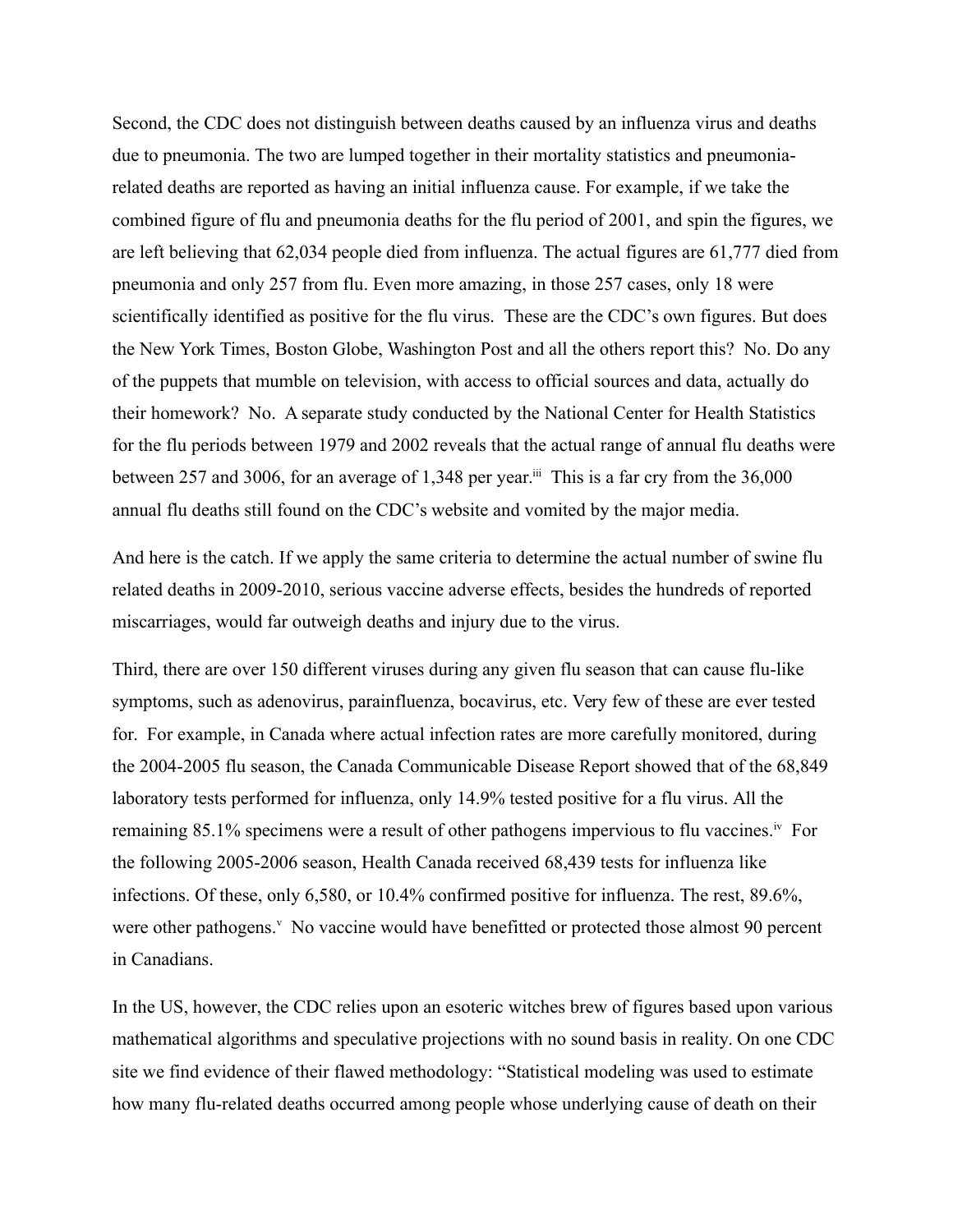death certificate was listed as a respiratory and circulatory disease."vi This is clearly an indication of policy turned dogmatic with utterly disregard for sound scientific evidence. It is all business as usual, disregard of scientific reason, and full speed ahead.

And while the brilliant minds in the CDC decide to expose all Americans to the adverse risks of influenza vaccination— Guillane-Barre Syndrome, schizophrenia, neurological disorders, miscarriages, polyneuritis,<sup>vii</sup> encephalitis,<sup>viii</sup> multiple sclerosis,<sup>ix</sup> intense headaches suggestive or meningeal or brain irritation,<sup>x</sup> aphasia (loss of speech),<sup>xi</sup> bronchopneumonia,<sup>xii</sup> sexual impotence, $x^{iii}$  angor pectoris, $x^{i}$  anaphylactic reactions<sup>xv</sup> and death $x^{i}$ —we should not lose sight of what is unfolding across the great pond in the European Union's investigations into the CDC's favorite bed partner, the WHO, an utterly corrupt organization at every level.

Two reports recently published have indicted the WHO for serious malfeasance and conflict in interests behind the fabrication and propagation of the 2009-2010 H1N1 swine flu pandemic and has been called a "momentous error" in global health oversight. The people at the WHO had as much accuracy in their predictions as the Bush administration did with WMD\s in Iraq. These people should be held accountable for serious crimes that have threatened the health of millions of people worldwide.

The *British Medical Journal* printed a research paper by its Features Editor, Deborah Cohen, and Philip Carter from the Bureau of Investigative Journalism in London, charging the largest global health organization with exaggerating the HI1N1 flu and being steered in their decisions and fraudulent fear campaign by the pharmaceutical industrial complex. According to the authors, "credibility of the WHO and the trust in the global public health system" has been damaged.

A second devastating preliminary report released by the Health Committee of the Parliamentary Assembly of the Council of Europe (CE) found gross negligence and lack of transparency in the WHO's handling of the swine flu scare. Throughout the WHO's key advisory committees, particularly a secretive group known as the "emergency committee", which steered the WHO's assessment and predictions of the spread of H1N1 flu virus and announce a level 6 pandemic, were scientists entrenched in the morass of private vaccine and drug interests, particularly GlaxoSmithKline (H1N1 vaccine and Relenza anti-viral drug maker) and Tamiflu maker Roche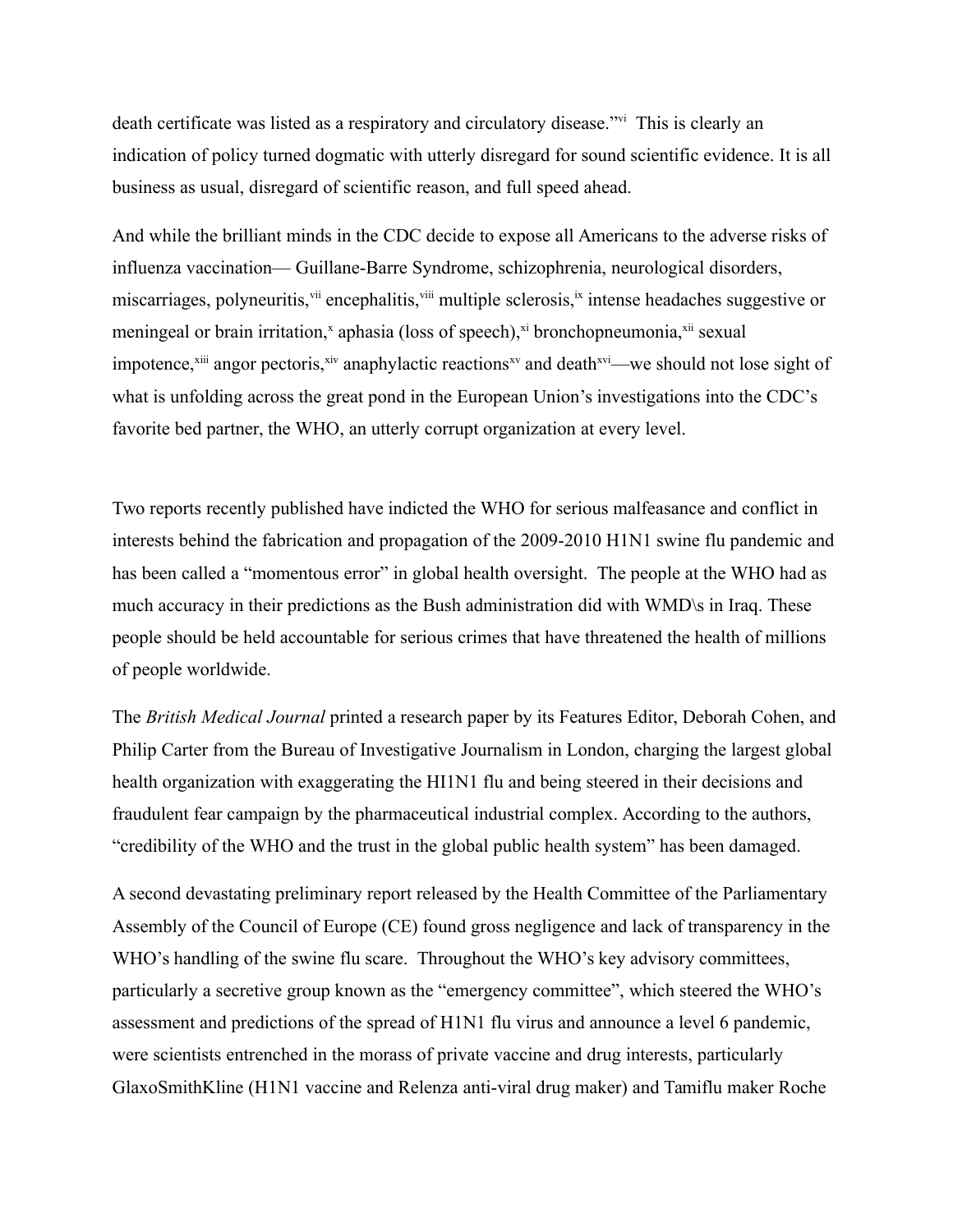AG. Even worse, the WHO never publicly disclosed widespread conflict of interests. Paul Flynn, the appointed CE rapporteur for the CE's report stated, "the tentacles of drug company influence are in all levels of the decision-making process," and "they vastly over-rated the danger on bad science." Following a length investigation, a preliminary report, which still awaits a final version next month, states the result of the WHO's negligence in proper oversight resulted in the "waste of large sums of public money and unjustified scares and fears about the health risks faced by the European public"

The WHO continues to withhold the names of the 16 members sitting on its secret "emergency committee." However, this week, two of the members resigned, notably Dr. John MacKenzie from Curtin University in Australia, who was the WHO advisor who first urged the organization to call a pandemic and is well known to be entangled in financial interests and investments with the pharmaceutical cartel.

So far the CDC has weathered the WHO controversy in Europe unscathed. A fundamental oversight in the CE's investigation and hearings has been the WHO as the sole target of inquiry. It ignores the role of government health agencies complicity in promulgating the H1N1 hoax and the flushing away of billions of dollars into the drug industry, especially during an economic downturn and recession. As we witness the WHO's indifference and denial of wrongdoing crumble, the question remains over whether or not the CDC was complicit in the propagandizing of the astronomically expensive H1N1 hoax. host.

Of course, the vaccine industry doesn't give a damn about the investigations. Their vaccines, anti-viral drugs, and oligarchic rule over the medical caste system makes them immune to independent international scrutiny. And we can be assured none of the lap dogs at the *New York Times,* MSNBC and other major media would expose this crime. In the shadows of this medical charade, the drug makers are laughing their way to the banks. No Big Pharma executive is sitting before investigative committees to give an accounting of corporations' role in the pandemic debacle. Instead, after scoring over \$6 billion (Associated Press, May 19, 2010 ) it is again business as usual and another flu season ahead to further increase their revenues.

Similar to the WHO, the CDC's Advisory Committee on Vaccination and Practice, which voted in favor of a national mandatory flu vaccination program, is equally stacked with individuals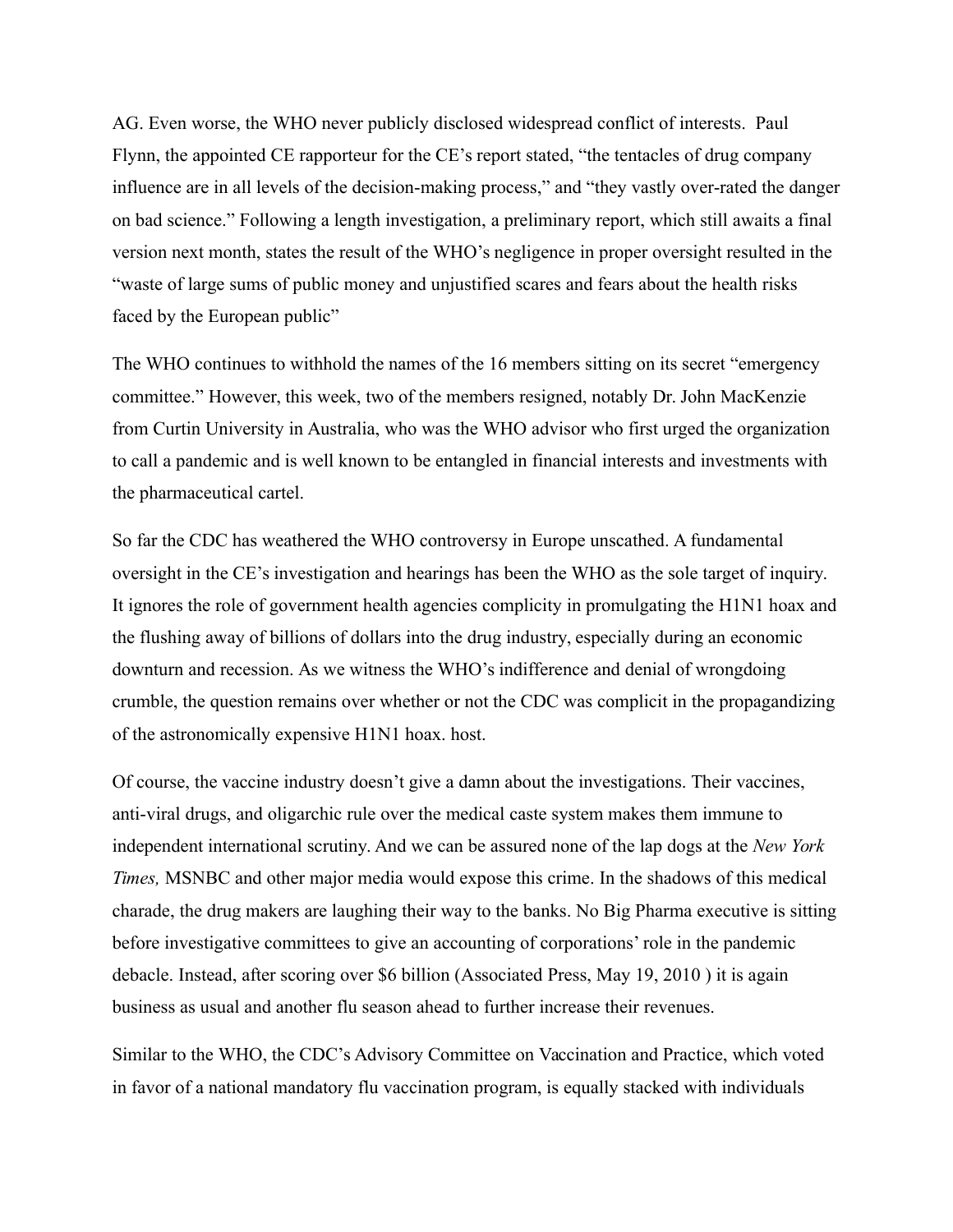entrenched in financial ties with the vaccine and drug makers. The Committee's Chair, Dr. Carol Baker from Baylor University, has consistently received research and educational grants and private donations from Big Pharma. She is also on the Board of Directors of the National Foundation of Infectious Diseases, a consulting body of scientists frequently wined and dined and provided perks by the pharmaceutical industrial complex. Another Baylor University committee member, Dr. Wendy Keitel, received clinical trial support from Novartis, the maker of the H1N1 vaccine most widely distributed in the US. Dr. Janet Englund at the Children's University Medical Group in Seattle received financial support for clinical trials favoring vaccines made by Medimmune (the nasal flu vaccine), Novartis, and Sanofi Pasteur. Dr. Cody Meissner received Big Pharma support through Tufts University for his supporting clinical trials for Medimmune's RSV vaccine and for participation in Wyeth's streptococcus vaccine for children, Prevnar.

To put this into greater perspective, since the FDA relies on industry-funded clinical trials and subsequent data to approve vaccines and drugs, there also appeared in the news this month an critical finding from the German Institute for Quality and Efficacy in Health Care, published in the peer-reviewed journal *Trials*. The study investigated 90 approved drugs in the US (and let us make no mistake, vaccines are drugs! In fact, the flu vaccine is listed as a Category C drug; which means there are no adequate safety studies to determine whether flu vaccination adversely affects pregnant mothers and their fetuses.<sup>xvii</sup>) and discovered that 60 percent of the 900 papers were unpublished and some were concealed from the federal regulatory agencies. Forty to sixty percent omitted clinical details or changed their final analysis. Among the pharmaceutical industry studies alone, 94 percent were unpublished, and 86 percent of the university studies sponsored by drug makers remained unpublished.

What does this tell us? If they were positive results, the drug companies would without hesitation publish their findings; but if the clinical studies' results contradict their expectations negatively, thereby delaying and preventing regulatory approval and licensure of a product, then there is no incentive for their release. And they are under no regulatory obligation to publish or release them. Hence the American public is denied approximately 90 percent of the actual clinical data performed on any given drug or vaccine. The German study concludes that drug makers intentionally "conceal unfavorable results or results that do not fulfill one's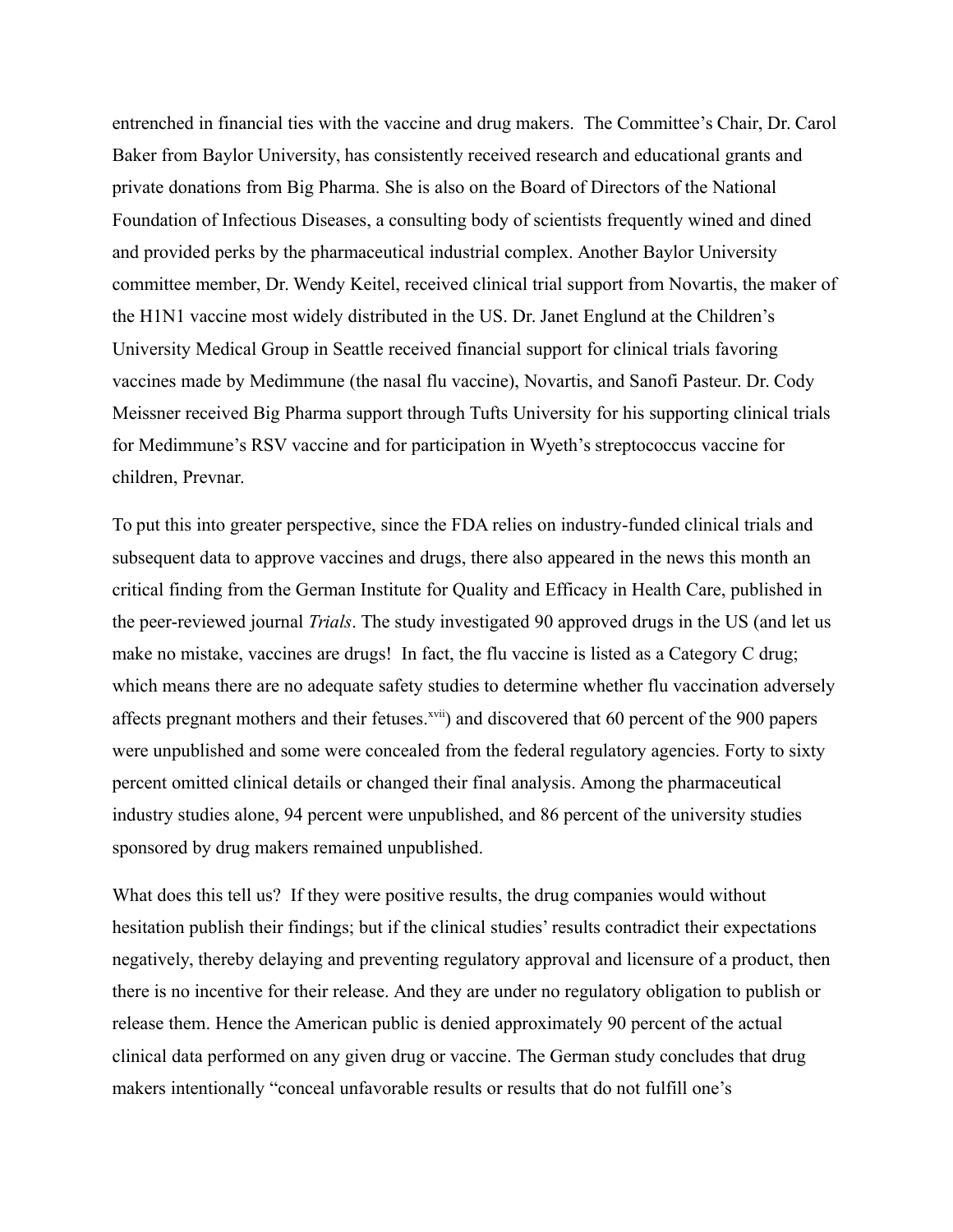expectations." Therefore, the vaccine and drug makers are permitted to conduct their nefarious, quack science behind closed doors with full participation and cooperation from the WHO, CDC and FDA. Of course, the CDC and FDA condone this behavior because they are completely subservient to the power and wealth of the pharmaceutical industry.

The recent CDC vote continues a tradition of denial about independent studies and reports warning of the over-exaggerated alarm and the dangers of pushing forward with an H1N1 vaccine that was not given sufficient time to prove its safety and efficacy. They even deny their own voices.

Dr. Anthony Morris is a distinguished virologist and a former Chief Vaccine Office at the FDA. His view about influenza vaccines summarizes well its efficacy. In Morris's opinion there is no evidence that any influenza vaccine thus far developed is effective in preventing or mitigating any attack of influenza,' Dr. Morris states, as a matter of record, "The producers of these vaccines know they are worthless, but they go on selling them anyway."

Canada's Vaccination Risk Awareness Network (VRAN) website is a community of physicians, researchers and vaccine researchers and journalists reporting on vaccines' flawed promises and pseudo-science. Among all vaccines, the flu vaccine is presented with "The Most Useless Vaccine Of-All-Time Award."

Some of the most damning evidence about the efficacy of flu vaccines was reported in two studies performed by Dr. Tom Jefferson, head of the Vaccine Field Group at the prestigious independent Cochrane Database Group, published in *The Lancet* and the prestigious *Cochrane Database Systems Review*. The first study was a systematic review of the effects of influenza vaccines in healthy children.<sup>xviii</sup> The other was a review of all the available published and unpublished safety evidence available regarding flu vaccines.<sup>xix</sup> The authors of the study had also contacted the lead scientists or research groups for all the efficacy and safety trial studies under their review in order to gain access to additional unpublished trial studies the corporations may possess. The conclusions are shocking. The only safety study performed with an inactivated flu vaccine was conducted in 1976. Thirty-four years ago! And that single study enrolled only 35 children aged 12-28 months. Every other subsequent inactivated flu vaccine study enrolled children 3 years or older.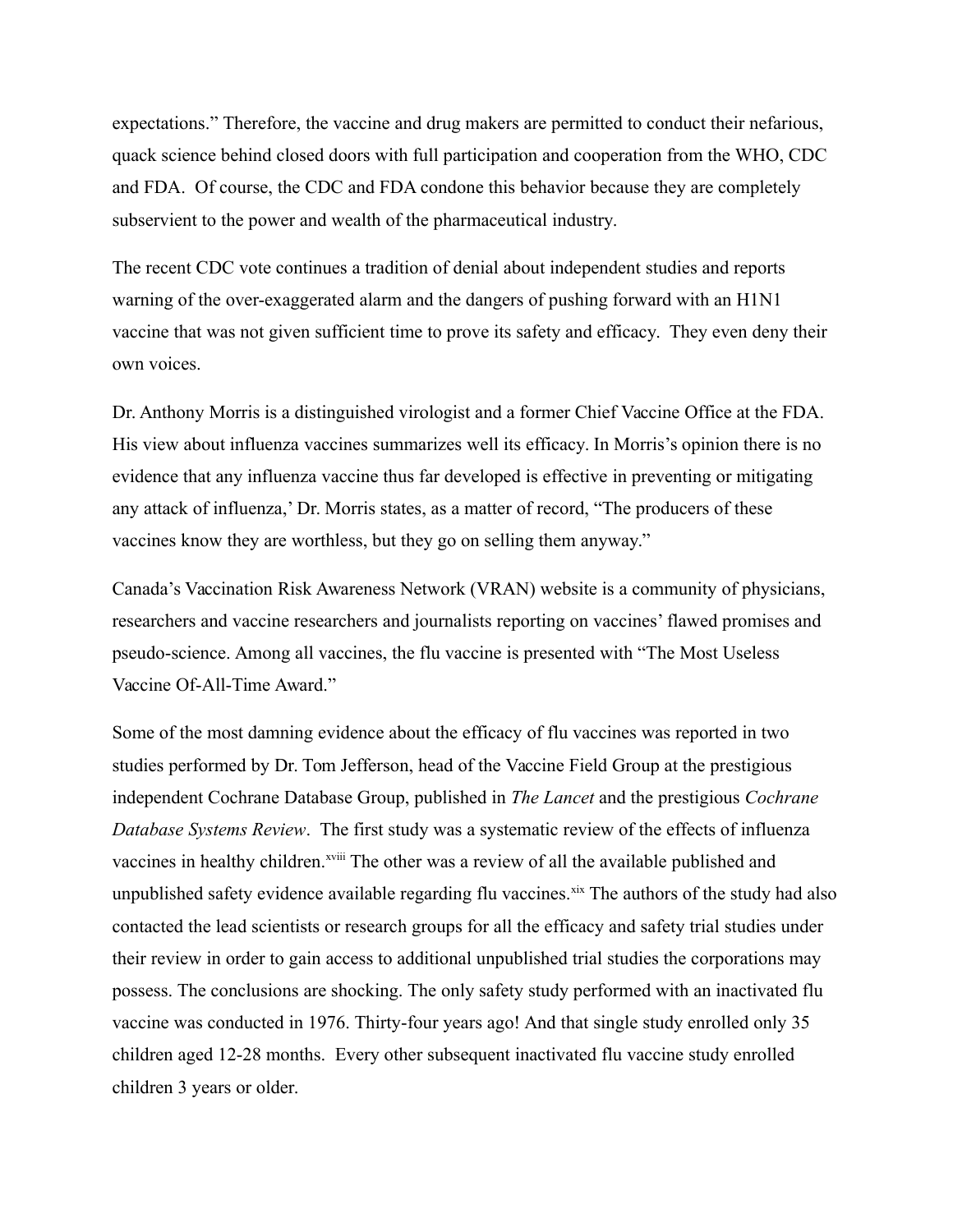Dr. Jefferson told Reuters, "Immunization of very young children is not lent support by our findings. We recorded no convincing evidence that vaccines can reduce mortality, [hospital] admissions, serious complications and community transmission of influenza. In young children below the age of 2, we could find no evidence that the vaccine was different from a placebo."xx With respect to adults, in 64 studies involving 66,000 adults, Jefferson noted, "Vaccination of healthy adults only reduced risk of influenza by 6 percent and reduced the number of missed work days by less than one day. There was no change in the number of hospitalizations compared to the non-vaccinated."

And in another interview for the German magazine *Der Spiegel* on July 21, 2009, Jefferson concluded, "Sometimes you get the feeling that there is a whole industry almost waiting for a pandemic to occur. The WHO and public health officials, virologists and the pharmaceutical companies. They've built this machine around the impending pandemic. And there's a lot of money involved, and influence, and careers, and entire institutions! And all it took was one of these viruses to mutate to start the machine grinding."

Clearly there is no rationale for submitting the American population to a vaccine with higher risks of adverse effects than its record of efficacy in preventing infection. If the CDC's vote withstands and becomes the law of the land, we will witness one of the largest crimes ever inflicted upon the American public, solely for corporate gain. Aside from rampant adverse effects in children, many that will not appear until their later years due to the number of toxins contained in flu vaccines, there will also be thousands of women having miscarriages. We will have entered a new medical twilight zone, where true science, responsible medical practice, and reliable public health become virtually nonexistent.

According to [Kalorama Information](http://www.earthtimes.org/articles/show/pharmaceutical-companies-earned-over-3-billion-on-h1n1-vaccine-report,1291547.shtml) (which will sell you their research compilation for about \$1200):

Makers of H1N1 vaccines reported sales of \$3.3 billion in 2009, according to company reports reviewed for its title, "H1N1 'Swine Flu' Vaccine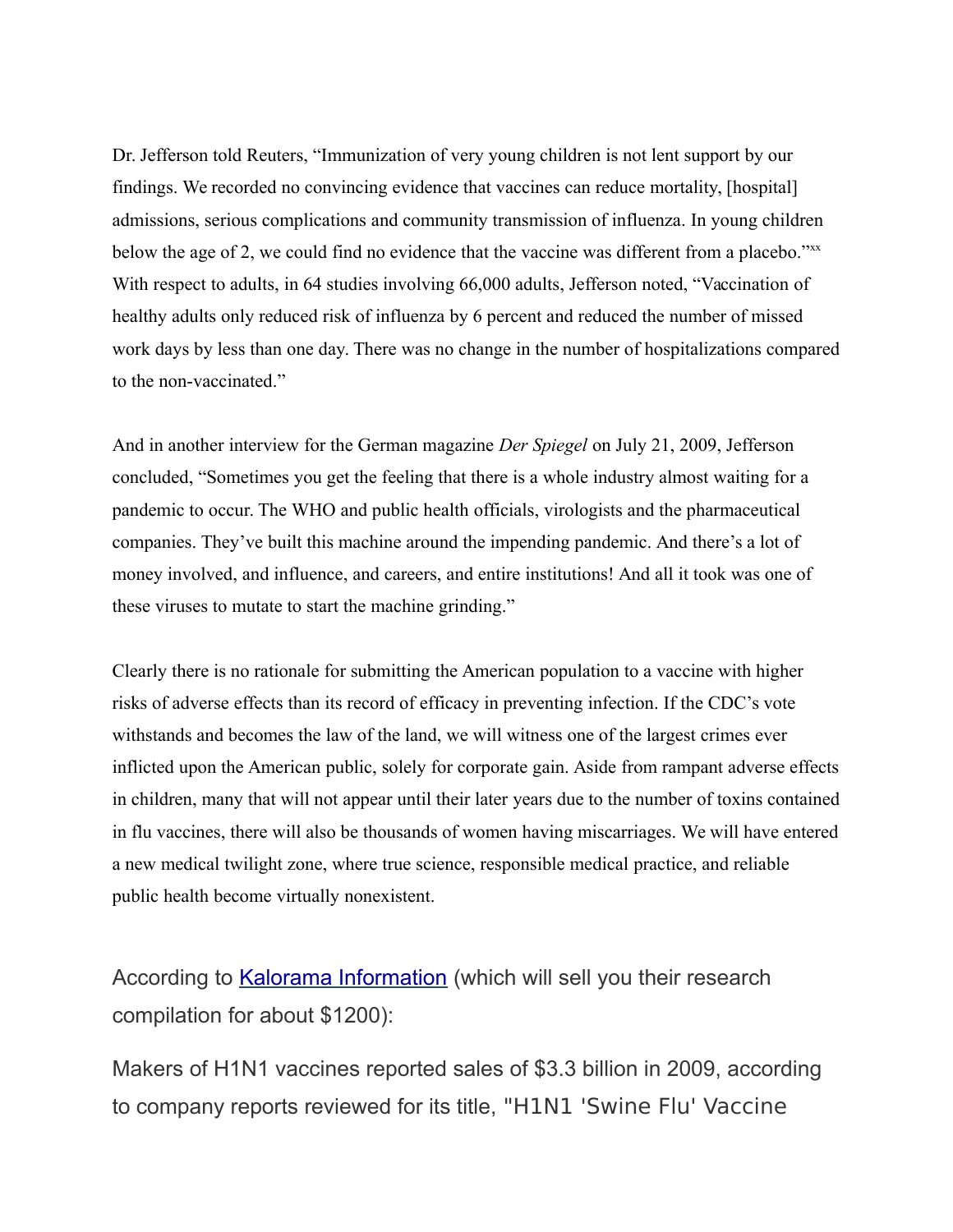Market Review." Kalorama believes the contracting, production and distribution of this vaccine will be a model for future pandemic vaccines.

1.3 billion dollars), about equal to what they made in 2009. Yet total sales worldwide for H1N1 vaccine are expected to reach 2.6 billion dollars.

Clearly, worldwide spending for H1N1 swine flu vaccine, vaccine administration and antiviral drug costs will amount to much more than the [4 billion dollars recently claimed](http://www.reuters.com/article/idUSTRE63B2TL20100412) by an American delegation to a WHO swine flu meeting.

NEW YORK, NY -- 05/10/10 -- Actual revenues earned on H1N1 'swine flu' vaccines may not have reached the levels predicted by some optimistic industry executives and analysts last year, but the vaccines boosted the bottom line of several pharmaceutical companies in an otherwise tough year, according to **healthcare** market research publisher Kalorama Information. Makers of H1N1 vaccines reported sales of \$3.3 billion in 2009, according to company reports reviewed for its title, "H1N1 'Swine Flu' Vaccine Market Review." Kalorama believes the contracting, production and distribution of this vaccine will be a model for future [pandemic](http://www.earthtimes.org/tag/pandemic.html) vaccines.

"Most companies have been careful to warn investors that H1N1 revenues are a onetime event," Carlson said. "We expect a quadrivalent seasonal flu vaccine and H1N1's market impact will be seen in the increase in influenza vaccine sales over past seasons."

In its report, "H1N1 'Swine Flu' Vaccine Market Review," Kalorama conducts an assessment of the swine flu's impact, looks at the performance of vaccine makers last year, looks at trends in the industry and among government customers, and makes predictions about future pandemic vaccines.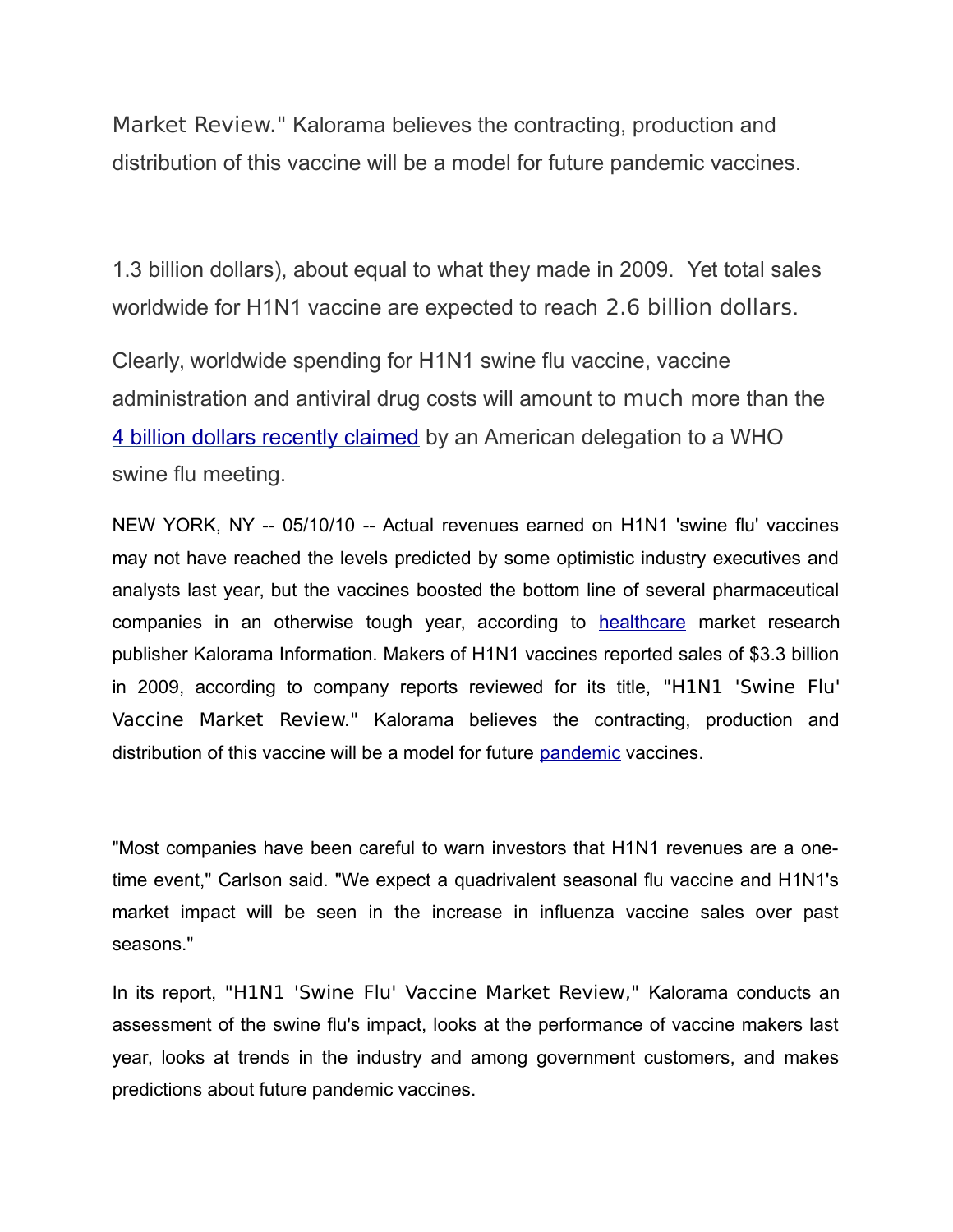There is nothing overtly illegal or criminal about the WHO ignoring transparency in its decision making committees, stacking advisors with rabid pro-vaccine advocates and shill scientists with trails of corporate pharmaceutical perks and funding to boost profits and to keep shareholders and executives smiling. This is simply their way of conducting business, like any mega-Wall Street firm and there is no rationale for believing the BMJ and Council of Europe reports will change WHO behavior. What is more dangerous is that this private vaccination cult has consistently ignored independent medical evidence, even their own unpublished and suppressed studies that are not submitted to governmental regulatory agencies, and the desire to dialogue about the efficacy and safety of vaccines that put billions of people's health at risk. The crime is an ideological one, based on scientific denialism, that vaccines are unquestionably safe and effective, and this belief is entrenched in the mindset of the WHO, the CDC and its supporters

..

.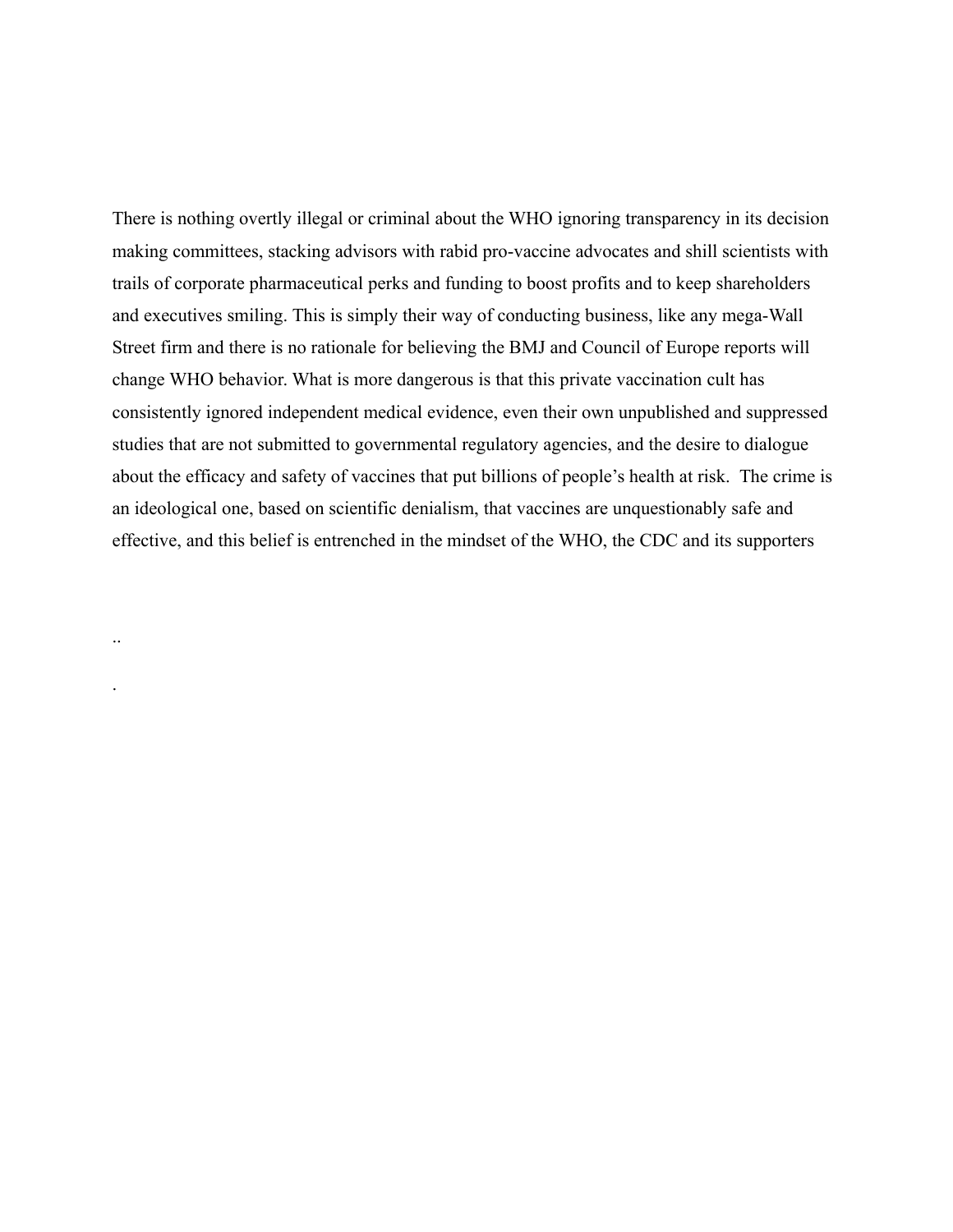enkantadang itom SpamReply  $\Box$  12:03 AM 6/7

hi my richard, ouch! we diidnot catch each othere again here to online, but i am still hoping that 1 day we can see each other here both online, i am happy now to hear from you richard, i was busy also but just finished my 2 weeks simenar and i rested today with my son miles kian,

 $\Box$  12:05 AM 6/7

i got 2 days rest from work after simenar my dear richard so hope we can catch here or i hope i can catch you to online here, i miss you by the way... hows your daughter aloka? hope everything for you is fine..

 $\Box$  12:05 AM 6/7

love you

 $\Box$  12:05 AM 6/7

muahhhhhhhhhhhhhhhhhhhh

anya mostova SpamReply  $\Box$  7:13 PM

hello

 $\Box$  9:42 AM

helo.gud mrning!im at work.im not sure i cn go home at midnyt ,lunchtym ur tym.u must b so bz 4 not kepng n touch.i just hope ur stl a friend.enjox ur day w aloka!hugs and kisses to both of u.i mz u.

 $\Box$  11:45 AM

been checking u online n YM as well as DIA

 $\Box$  11:45 AM

I miss u Maria Luisa Ishii

SpamReply  $10:09$  PM

are you there?

6/5

6/6

6/6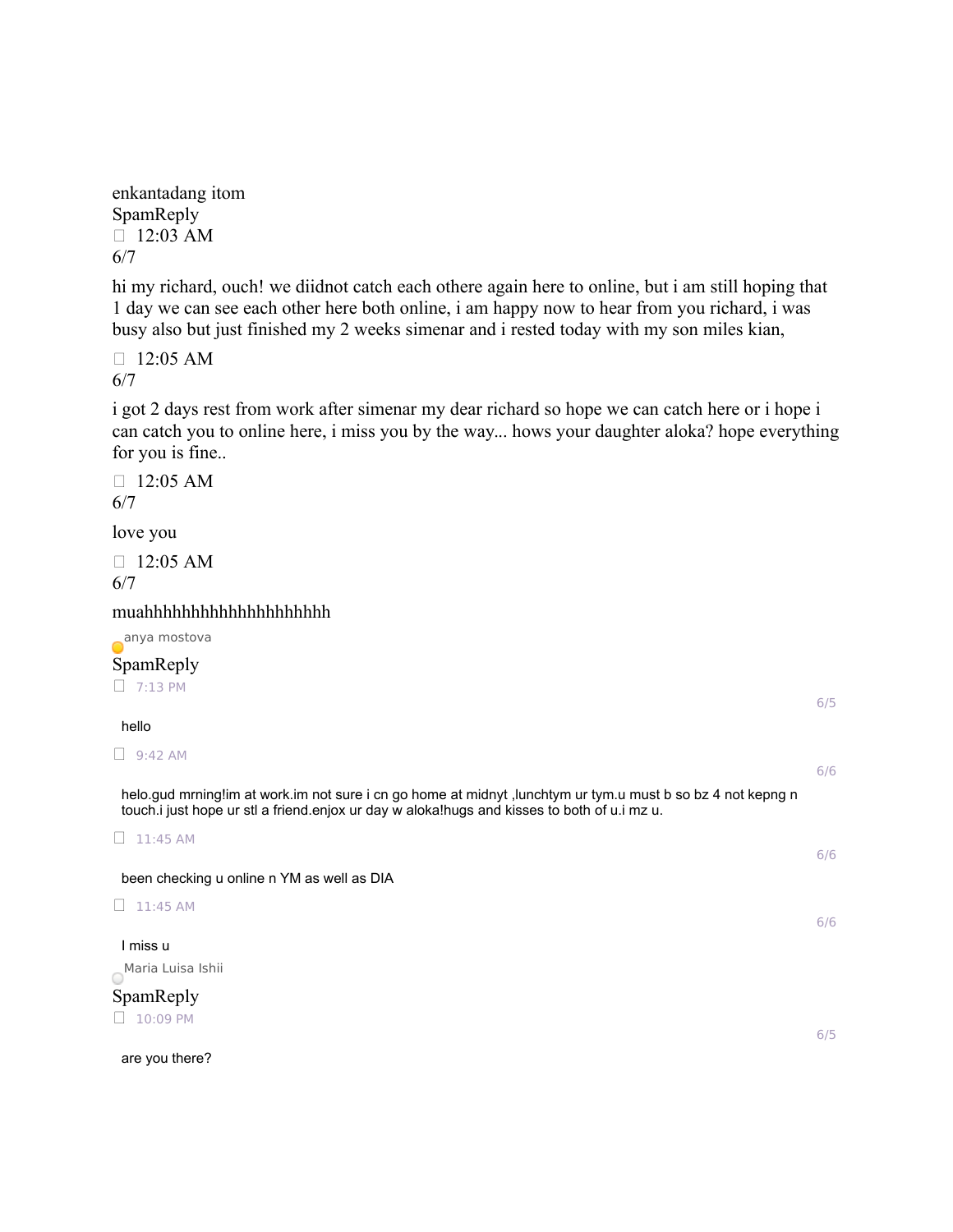

SpamReply  $\Box$  9:47 PM

6/5

6/5

6/5

hope to chat with you too! Leaving on the 26 see you, hope so! Tc always!



SpamReply  $\Box$  4:56 PM

hellooo sorry i was not online the time you sent a message to me

 $\Box$  4:56 PM

i was sleepy my dear because im tired for so much work

ivygae\_gregorio



SpamReply  $\Box$  10:43 PM

Y sweet\_juliena



how r u ric? anya mostova SpamReply 9:26 AM

6/8

6/5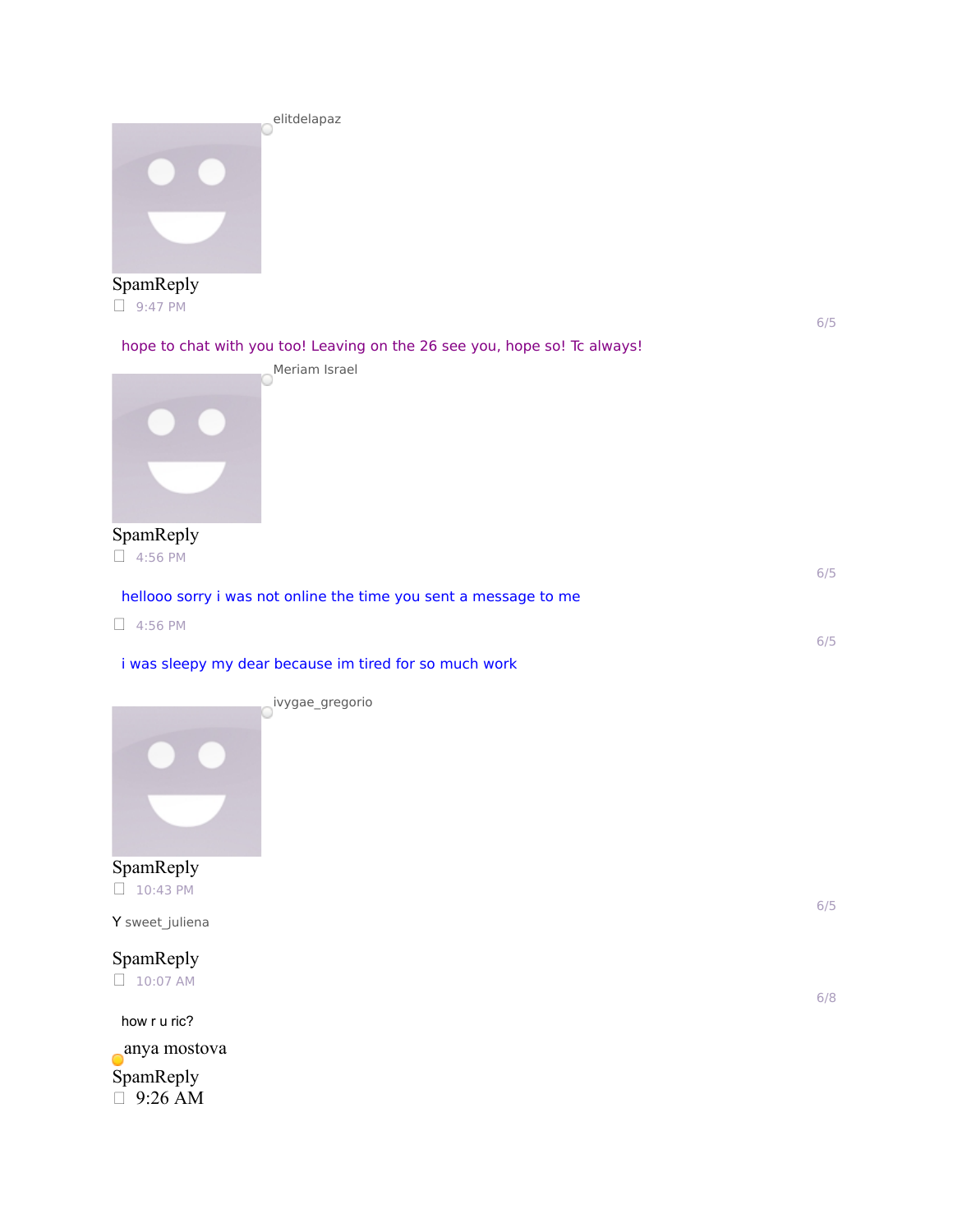## 6/8

helo.how r u?do u stl remember me?im alwaxs thnkg of u.hope we cn chat agn!im at work.txtng u fr my celphn nlyn



 $\Box$  5:26 AM

hope you doing well

6/8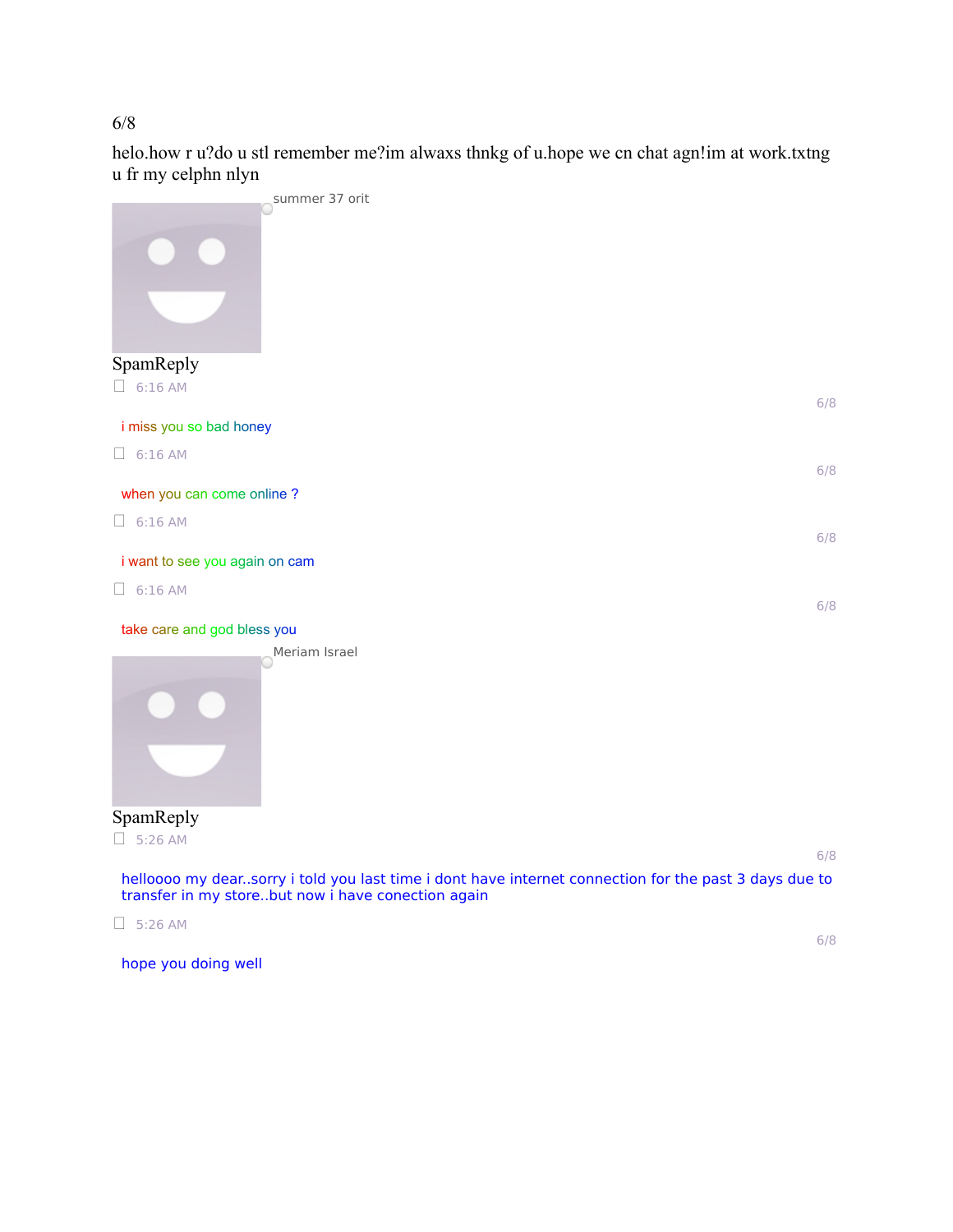I read your letter, there are some of my random thoughts: Whether the Chinese people in various parts of the world, they never forget they are Chinese, their root is in China, the yellow skinned people, they really never care about the country's development and changes, does this country now occur in developing this and that problem, the present leader is in place in the world and the domestic response to all kinds of things happen, whether the country is in the ancient, modern, modern and attractive to many people of all colors,

My history and world politics from the perspective of different larger world environment was chaotic in China, foreign occupation of Chinese territory in many countries, but the birth of Mao Zedong is necessary character of that era, like the birth of Marx, Engels, Lenin, George Washington, Napoleon • Bonaparte, and so on ... Like many politicians, and promote the history, the history is so forward, Mao Zedong brought countless suffering in that era of poor people's light, it the same as the United States Civil War, reunification of North and South American, then China's various nationalities together to launch a mass movement, at the time there are many rich people are fighting with Mao Zedong, there are many rich people hated Mao Zedong, how to evaluate Mao then? Both in his military theory, poetry, he always showed his magnanimity and momentum. He can always order from a macro strategy of his ideas, his military ingenious theory with practice, through the patriotic overseas Chinese and their own people, to create a new China. You know the Chinese people to unite our strength will be very powerful.

Occurred late in the decade of Mao's Cultural Revolution, one can not push him, and should produce all aspects of the historical reasons, and his personal power has been unable to stop it happening. I think future generations will be very fair to him.

I think if we do not place too much civil strife in China, and reform the lives of people all kinds of lower infrastructure, education, culture, environment, sanitation, health, medical care, prevent and fight corruption, and so a series of measures, people will be very happy living in the land here. I hope you travel to the mainland of China and understand China, you understand China in the United States, and I know in China, the United States, is a little different,

Now you know why there are many countries in the world of civilians poor district? Especially in third world countries who, South Asia: India, Thailand, the Philippines, Nepal, Africa, Latin America: Honduras, Guatemala, and so some countries, because they often occur within the war, religious disputes, frequent military coups and authoritarian rulers, the same external forces have caused within the outbreak of war, civilians, not by a poor area can force the rich to solve their poverty of life, sometimes with their own ideas and concepts associated , the other side and their government really want to improve their lives? There are a number of civilians with their own poverty-stricken areas really want to change your life, or with only their view that this is the fate and destiny do not want to fight. Recognition of China's people say their life living here, I do not want to change it. Such a person as in real life existence. In fact all people, have feelings, a desire, sometimes that thought can occur in different life changes, it is important in how they think,

In my view, first of all there is love, then have sex, so that only people longing for sexual relations, sexual relations without love, boring and tasteless, the marriage is like this. In marriage, I worry that fear of what? No communication, do not know what each other think, the same as animals in the sexual intercourse, boring, uninteresting, this is not what I need. You need to be so? Well, my time too late. Take good care of their own.

hello Richard daer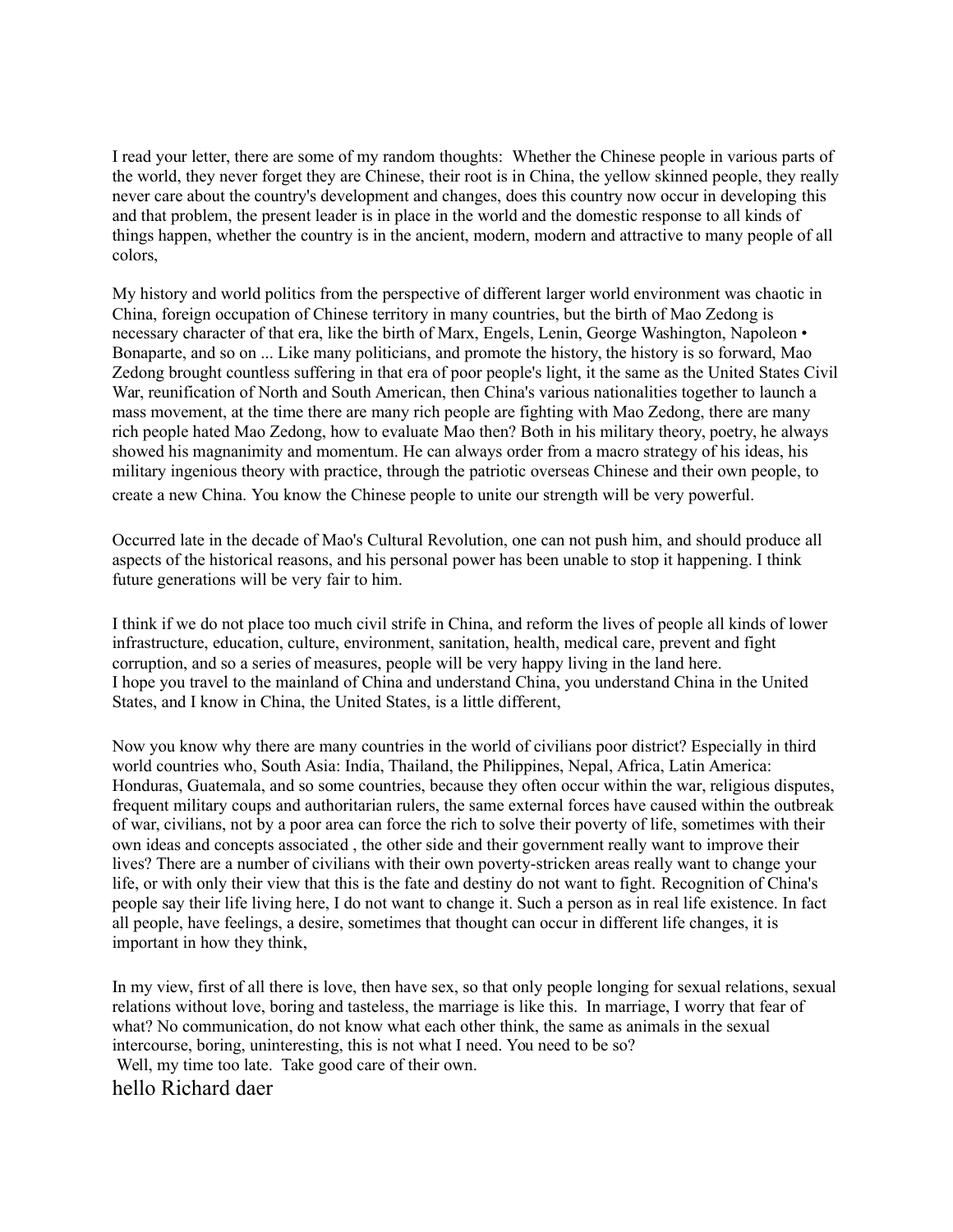Your bedroom TV installed it? Do you like in the bedroom watching TV? My bedroom TV is not installed, I like the quiet of the bedroom, Night,sometime I like reading in bed, Feel the atmosphere of the book, Heart can fly in book. Do you like reading in bed?

Now for the World Expo in Shanghai, China, Very influential, There are many people to visit, and I and daughter (MengYa) in July, to watch. Do you know the 2010 Expo it?in the china? If you know, You will come to China to watch the Expo ? oh , I very much hope you and Daughter can come to China to watch it…

I wish you and daughter to enjoy the beautiful weekend

Yours Yihua My dear Richard I am very pleased, once again, read your letter,Our video, I love and joy,I also like to see your daughter,She is very cute.

Sometimes people's thinking is very contradictory objects, If two people love each other, and very natural together! Together much more naturally get along.

Happiness is on their own efforts, choosing a partner should be more understanding of each other, appropriate or inappropriate, Only will know more about each other,

After all, understanding ideas and limbs in the marriage is indispensable, there is love asexual, sex without love is not happy, happy is out of the question.

If both emotional and physical exchange of default can be relaxed and happy, that have found their happiness with each other. Both between individuals within the 1 was not met each other how far it can go? If it is to save face, the child is not a divorce or other factors, Also with each other pains,

Actually, the most important is that two people share each other's feelings, Need each other how to do that can make better sense of their own, Whether to accept each other's way, behavior, The most important thing is tolerant to each other, so that more long-term,

If two people really love each other, Trial marriage And marriage, Men and women living together is simple to sex, …Smile…I said right?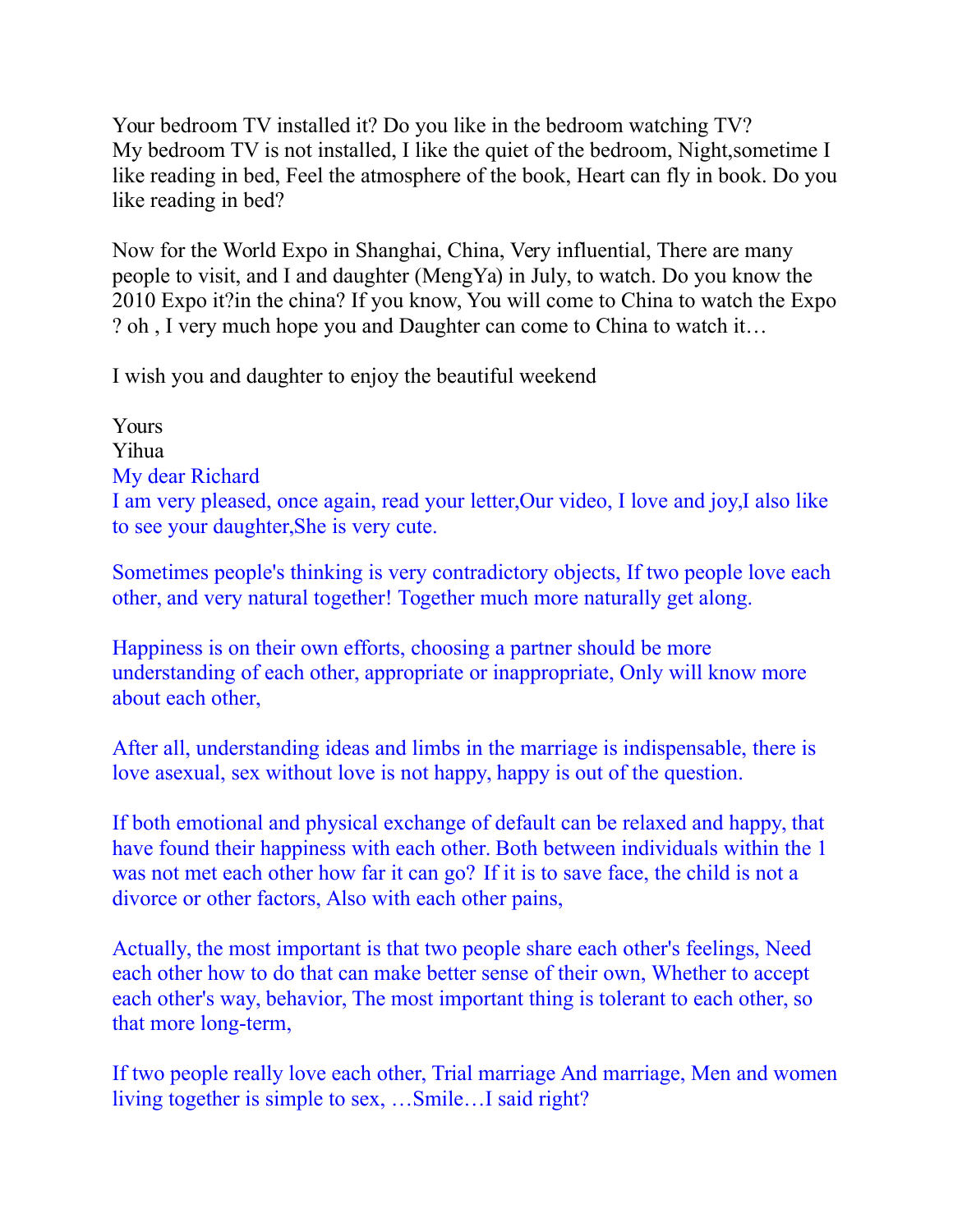Honey, what do you habits? Here you can say it? You are in bed to eat food? You will take the initiative to use a condom it? ... Smile... When you are tired at work, worry, tension, if the face of your physiological Sex? When your partner in your these times, she needs your Make love, you will be how to deal with her? You refuse her request or accept her request?

I looked at your photos, if lying on your arm strong, the will be very warm, Stroking your beard, your face,…

Sweet kiss and affectionate hug to you Best wishes Yihua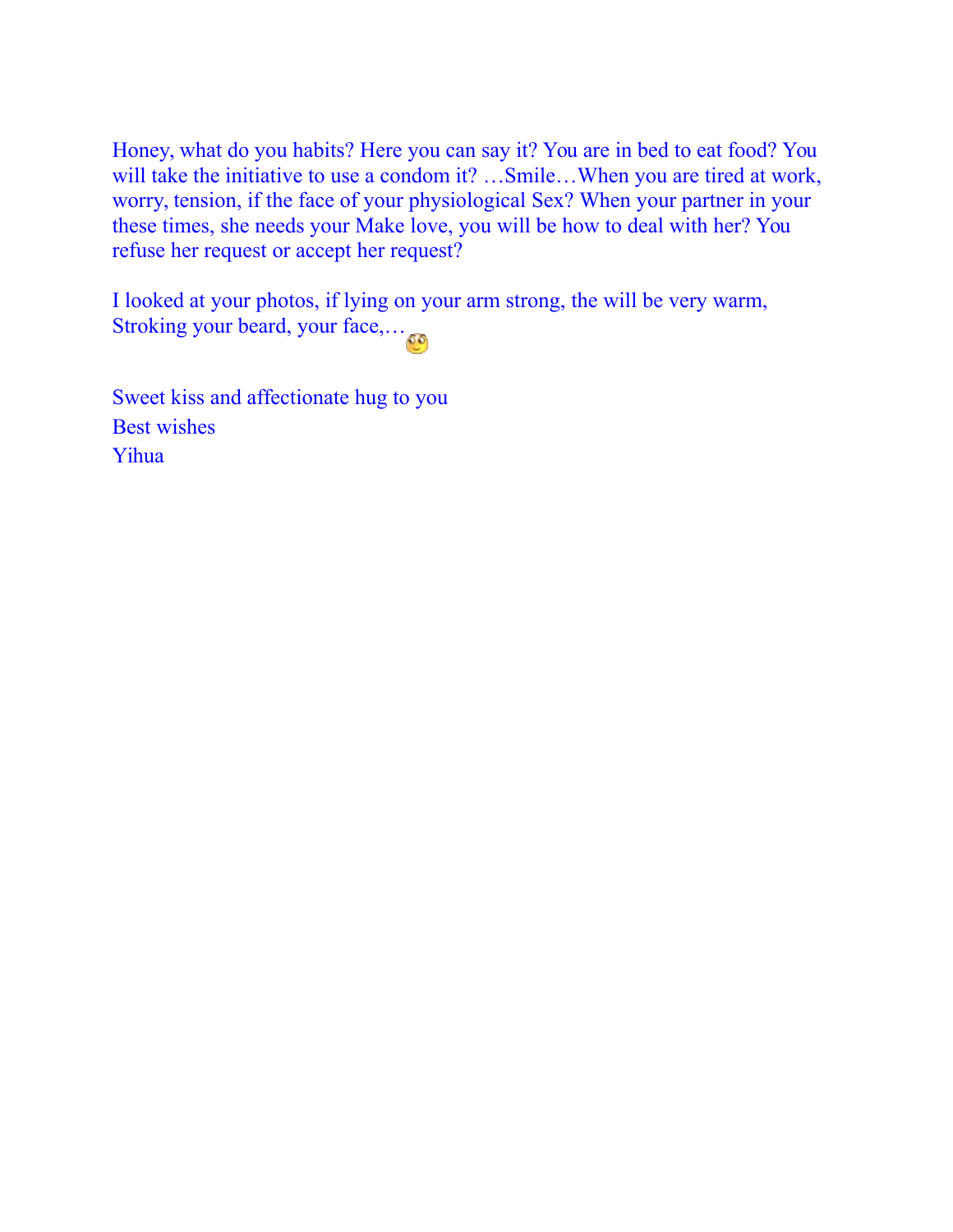<sup>i</sup> http://www.whale.to/vaccines/flu7.html

ii Doshi, Peter. "Are US flu death figures more PR than science?" BMJ 2005; 331:1412 (10 December).

iii Doshi, Peter. "Are US flu death figures more PR than science?" *BMJ* 2005; 331:1412 (10 December)

iv Statement on Influenza Vaccination for the 2004-2005 Season" *Canada Communicable Disease Report.* Volume 31, ACS-6, 15 June 2005.

v Hall, Celia (Medical Editor). "Flu Vaccines 'Not Worth the Bother'" *The Telegraph*, UK, October 27, 2006.

vi Centers for Disease Control. "Influenza death statistics". www.cdc.gov/flu/about/diseases/us flurelated\_deaths.htm Accessed September 24, 2009.

vii Ehrengut W, Allerdist H. Uber neurologische Komplikationen nach der Influenzaschutzimpfung. Munch. Med Wschr. 1977; 119/705-710

viii Ehrengut W, Allerdist H. Uber neurologische Komplikationen nach der Influenzaschutzimpfung. Munch. Med Wschr. 1977; 119/705-710

ix Miller H, Cendrowski W, Schapira K. Multiple sclerosis and vaccinations. *BMJ*. 1967. April 22: 210-3.

x Hennessen W, Jacob H, Quast U. Neurologische Affektionen nach Influenza Impfung. *Der Nervenarzt*. 1978. 49/90-96

xi Hennessen W, Jacob H, Quast U. Neurologische Affektionen nach Influenza Impfung. *Der Nervenarzt*. 1978. 49/90-96

xii Hennessen W, Jacob H, Quast U. Neurologische Affektionen nach Influenza Impfung. *Der Nervenarzt*. 1978. 49/90-96

xiii Ehrengut W, Allerdist H. Uber neurologische Komplikationen nach der Influenzaschutzimpfung. Munch. Med Wschr. 1977; 119/705-710

xiv Hennessen W, Jacob H, Quast U. Neurologische Affektionen nach Influenza Impfung. *Der Nervenarzt*. 1978. 49/90-96

xv Ehrengut W, Allerdist H. Uber neurologische Komplikationen nach der Influenzaschutzimpfung. Munch. Med Wschr. 1977; 119/705-710

xvi Wells CEC. *British Medical Journal*. 1971. 2: 755.

xvii Neustaeder, Randal. *The Vaccine Guide*. North Atlantic Books: Berkeley, 2005.

xviii Jefferson T, Smith S, Demicheli V, Harnden A, Rivetti A. Assessment of the efficacy and effectiveness of influenza in healthy children: systemic review. *The Lancet* 2005; 365: 773-780.

xix Smith S, Demicheli V, Jefferson T, Harnden T. Matheson N, Di Pietrontonj C. Vaccines for preventing influenza in healthy children. Cochrane Database Syst. Rev. 2004. 3:CD004879.